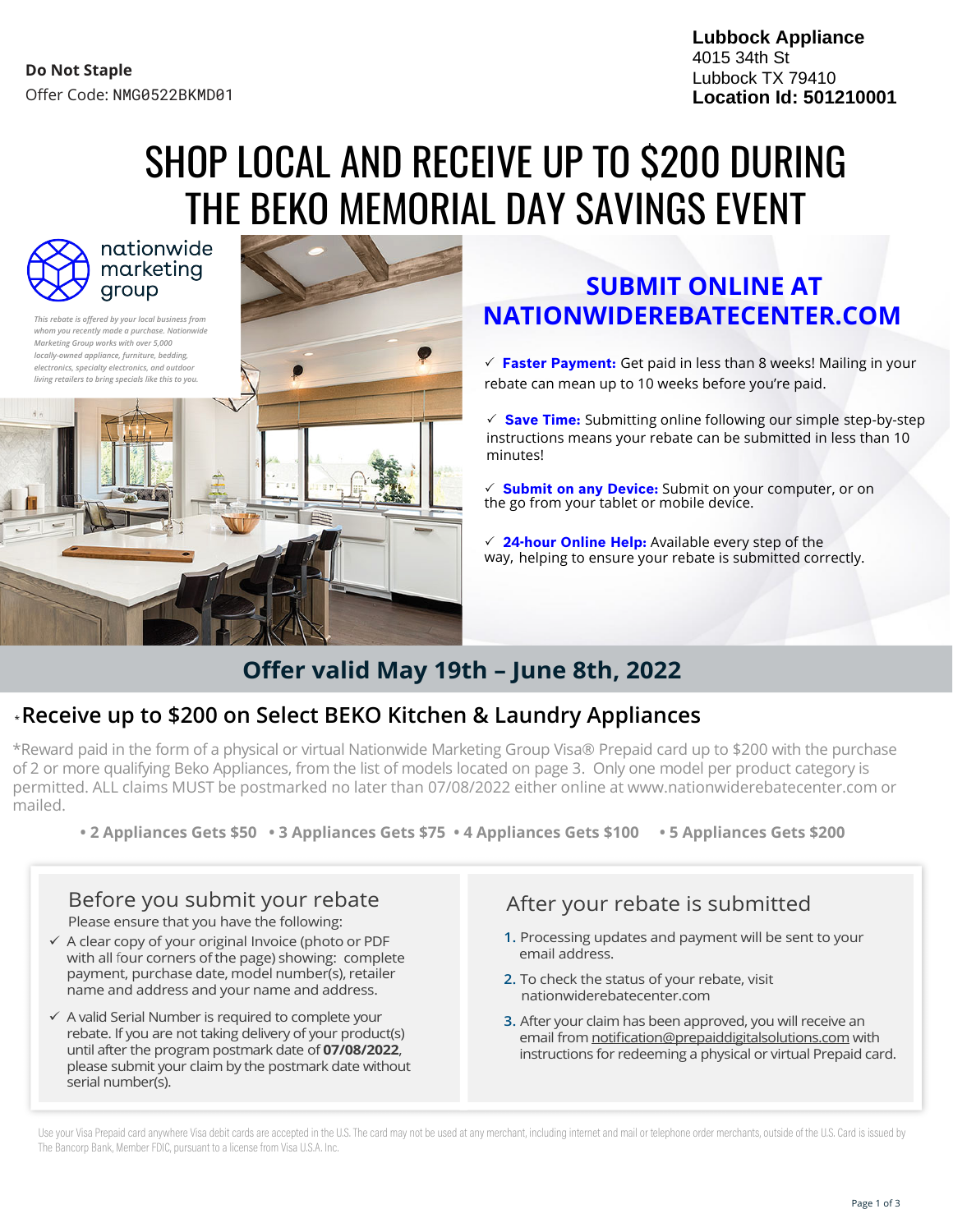#### NMG0522BKMD01

# Mail-in Form

| Submit online at nationwiderebatecenter.com and get paid faster!                                                                                                                                                                        |  |  |  |
|-----------------------------------------------------------------------------------------------------------------------------------------------------------------------------------------------------------------------------------------|--|--|--|
| Personal information                                                                                                                                                                                                                    |  |  |  |
| All fields marked with an asterisk $(*)$ are required in order to process and approve your rebate.                                                                                                                                      |  |  |  |
| FIRST NAME*:<br>LAST NAME <sup>*</sup> :                                                                                                                                                                                                |  |  |  |
| <b>EMAIL ADDRESS:</b><br>*An email address is required for checking your claim status online and receiving claim status notifications. Your payment will be delivered to you via<br>email from notification@prepaiddigitalsolutions.com |  |  |  |
| ADDRESS 1 (Street Name and Number)*:                                                                                                                                                                                                    |  |  |  |
| ADDRESS 2 (Apt/Suite):<br>STATE <sup>*</sup> :                                                                                                                                                                                          |  |  |  |
| ZIP CODE*:<br>$CITY^*$ :                                                                                                                                                                                                                |  |  |  |
| *If you do not have an email address you will be mailed a physical card<br>TELEPHONE*:<br>pending claim approval.                                                                                                                       |  |  |  |

### Product information

Please fill in the box beside the applicable product. You can find the **Purchase Price** and **Date Purchased** information on your invoice or receipt. For help locating your model and serial numbers contact your appliance manufacturer. For Each Eligible Product you will be required to provide an **eligible model number, valid serial number, and purchase price**.

| Date Purchased:                                    |                         |                  |  |
|----------------------------------------------------|-------------------------|------------------|--|
| MODEL NUMBER*:                                     | PRODUCT SERIAL NUMBER*: | PURCHASE PRICE*: |  |
| $\mathbf{1}$                                       |                         | \$               |  |
| $\overline{2}$                                     |                         | \$               |  |
| 3                                                  |                         | \$               |  |
| 4                                                  |                         | \$               |  |
| 5                                                  |                         | \$               |  |
|                                                    |                         |                  |  |
| Retailer Name*:                                    |                         |                  |  |
| Location ID*:                                      |                         |                  |  |
| Location ID located at top right corner of page 1. |                         |                  |  |

#### Submit your Rebate by Mail

1. Mail your completed Rebate Form, along with your original sales 2. Please allow 8 - 10 weeks for us to process your mail-in rebate. receipt in an envelope to the following address:

#### Nationwide Rebate Center - BEKO Memorial Day Savings Rebate #NMG0522BKMD01

PO Box 130020, El Paso, TX 88513

Please do not staple the documents. Rebate forms must be postmarked by **07/08/22** in order to qualify for your rebate.

- Or, get your rebate faster by submitting online at nationwiderebatecenter.com
- 3. We recommend that you make photocopies of your entire submission for your records.
- 4. To inquire about your rebate submission please call 888-324-4030. Monday - Friday 9:00am – 9:00pm EST and Saturday 9:00am – 5:00pm EST.